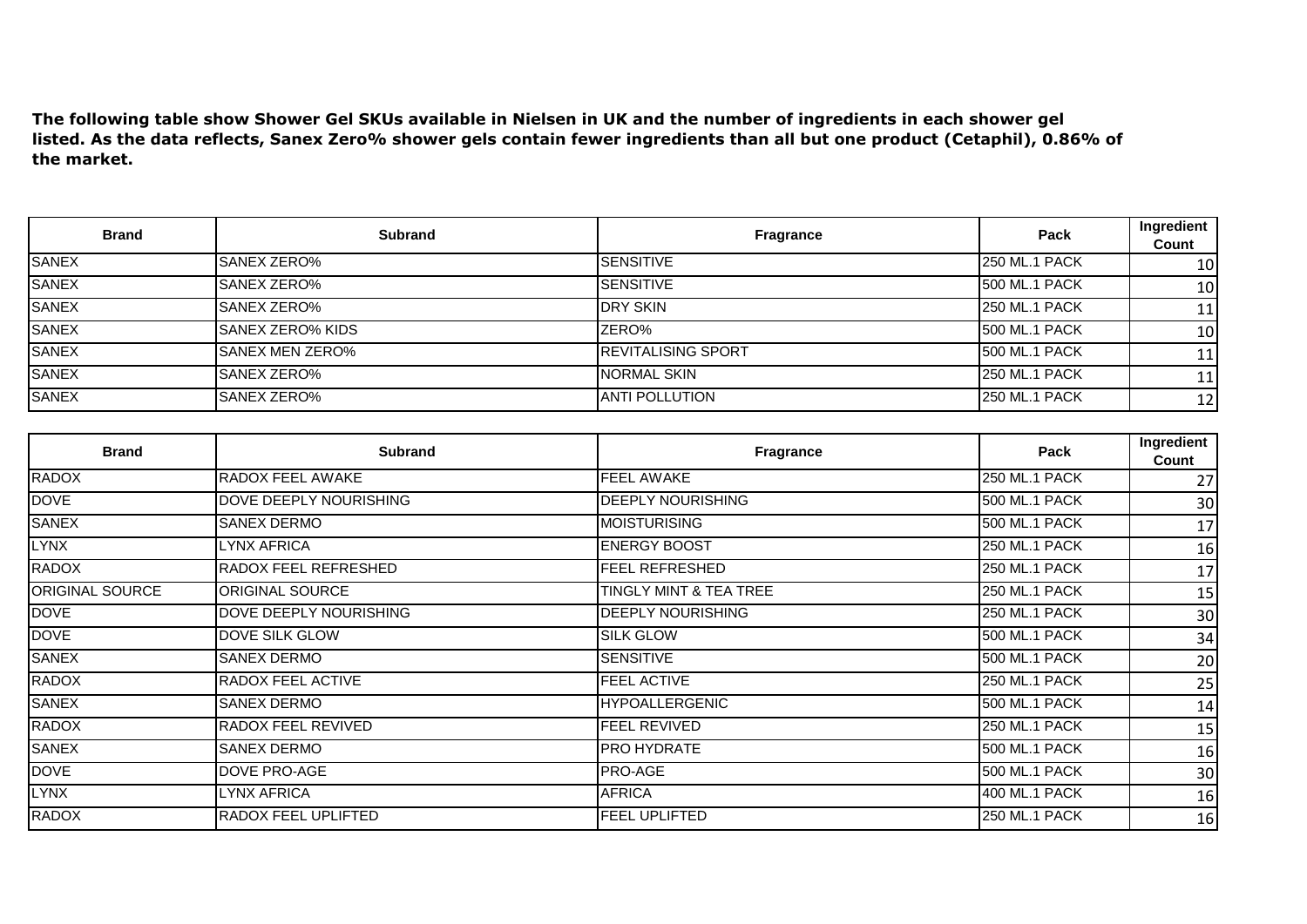| <b>RADOX</b>            | <b>RADOX MOISTURISE</b>              | <b>MOISTURISE</b>                          | <b>250 ML.1 PACK</b> | 31 |
|-------------------------|--------------------------------------|--------------------------------------------|----------------------|----|
| <b>RADOX</b>            | RADOX FEEL READY                     | <b>FEEL READY</b>                          | <b>250 ML.1 PACK</b> | 17 |
| <b>SANEX</b>            | <b>SANEX ZERO%</b>                   | <b>SENSITIVE</b>                           | <b>250 ML.1 PACK</b> | 10 |
| <b>ORIGINAL SOURCE</b>  | <b>ORIGINAL SOURCE</b>               | TROPICAL COCONUT & SHEA BUTTER             | 250 ML.1 PACK        | 19 |
| <b>ORIGINAL SOURCE</b>  | ORIGINAL SOURCE                      | <b>ZINGY LIME</b>                          | <b>250 ML.1 PACK</b> | 16 |
| <b>DOVE</b>             | DOVE PURELY PAMPERING                | SHEA BUTTER & WARM VANILLA                 | 500 ML.1 PACK        | 33 |
| <b>PALMOLIVE</b>        | <b>PALMOLIVE NATURALS</b>            | NOURISHING DELIGHT                         | <b>250 ML.1 PACK</b> | 24 |
| <b>PALMOLIVE</b>        | <b>PALMOLIVE NATURALS</b>            | <b>PAMPERING TOUCH</b>                     | <b>250 ML.1 PACK</b> | 19 |
| <b>SIMPLE</b>           | SIMPLE KIND TO SKIN                  | <b>REFRESHING</b>                          | <b>500 ML.1 PACK</b> | 20 |
| <b>IMPERIAL LEATHER</b> | <b>IMPERIAL LEATHER FOAMBURST</b>    | <b>MARSHMALLOW</b>                         | 200 ML.1 PACK        | 20 |
| <b>SANEX</b>            | <b>SANEX DERMO KIDS</b>              | <b>UNIDENTIFIED</b>                        | 500 ML.1 PACK        | 10 |
| <b>DOVE</b>             | DOVE MEN+CARE CLEAN COMFORT          | <b>CLEAN COMFORT</b>                       | 400 ML.1 PACK        | 20 |
| <b>SANEX</b>            | SANEX ZERO%                          | <b>SENSITIVE</b>                           | 500 ML.1 PACK        | 10 |
| <b>IMPERIAL LEATHER</b> | <b>IMPERIAL LEATHER SWEET TREATS</b> | <b>MARSHMALLOW</b>                         | 250 ML.1 PACK        | 22 |
| <b>ORIGINAL SOURCE</b>  | <b>ORIGINAL SOURCE</b>               | <b>ZESTY LEMON &amp; TEA TREE</b>          | <b>250 ML.1 PACK</b> | 19 |
| <b>IMPERIAL LEATHER</b> | <b>IMPERIAL LEATHER FOAMBURST</b>    | <b>BRACING BERGAMOT &amp; SEA MINERALS</b> | 200 ML.1 PACK        | 31 |
| LYNX                    | <b>LYNX BLACK</b>                    | <b>BLACK</b>                               | 250 ML.1 PACK        | 15 |
| <b>SIMPLE</b>           | SIMPLE KIND TO SKIN                  | <b>NOURISHING</b>                          | <b>500 ML.1 PACK</b> | 29 |
| RADOX                   | <b>RADOX NOURISH</b>                 | <b>FEEL PAMPERED</b>                       | <b>250 ML.1 PACK</b> | 22 |
| <b>LYNX</b>             | LYNX EXCITE                          | <b>EXCITE</b>                              | <b>250 ML.1 PACK</b> | 15 |
| <b>IMPERIAL LEATHER</b> | <b>IMPERIAL LEATHER FOAMBURST</b>    | <b>CHERRY BLOSSOM &amp; VANILLA</b>        | <b>200 ML.1 PACK</b> | 30 |
| <b>LYNX</b>             | <b>LYNX EXCITE</b>                   | <b>EXCITE</b>                              | 400 ML.1 PACK        | 15 |
| <b>RADOX</b>            | RADOX FEEL AWAKE                     | <b>FEEL AWAKE</b>                          | <b>500 ML.1 PACK</b> | 27 |
| <b>RADOX</b>            | RADOX FEEL ENERGISED                 | <b>FEEL ENERGISED</b>                      | <b>250 ML.1 PACK</b> | 15 |
| <b>DOVE</b>             | <b>DOVE GO FRESH</b>                 | POMEGRANATE & LEMON VERBENA                | 250 ML.1 PACK        | 36 |
| <b>ORIGINAL SOURCE</b>  | <b>ORIGINAL SOURCE</b>               | <b>CREAMY VANILLA &amp; RASPBERRY</b>      | <b>250 ML.1 PACK</b> | 18 |
| <b>ORIGINAL SOURCE</b>  | <b>ORIGINAL SOURCE</b>               | <b>JUICY MANGO</b>                         | <b>250 ML.1 PACK</b> | 20 |
| <b>AVEENO</b>           | <b>AVEENO DAILY MOISTURISING</b>     | <b>COLLOIDAL OATMEAL</b>                   | 500 ML.1 PACK        | 20 |
| <b>DOVE</b>             | <b>DOVE SILK GLOW</b>                | <b>SILK GLOW</b>                           | <b>250 ML.1 PACK</b> | 34 |
| <b>RADOX</b>            | RADOX FEEL RELAXED                   | <b>FEEL RELAXED</b>                        | <b>250 ML.1 PACK</b> | 26 |
| <b>PALMOLIVE</b>        | PALMOLIVE NATURALS                   | NOURISHING DELIGHT                         | 750 ML.1 PACK        | 24 |
| <b>CHILDS FARM</b>      | <b>CHILDS FARM</b>                   | <b>SWEET ORANGE</b>                        | 250 ML.1 PACK        | 19 |
| <b>ORIGINAL SOURCE</b>  | <b>ORIGINAL SOURCE</b>               | <b>TINGLY MINT &amp; TEA TREE</b>          | <b>500 ML.1 PACK</b> | 17 |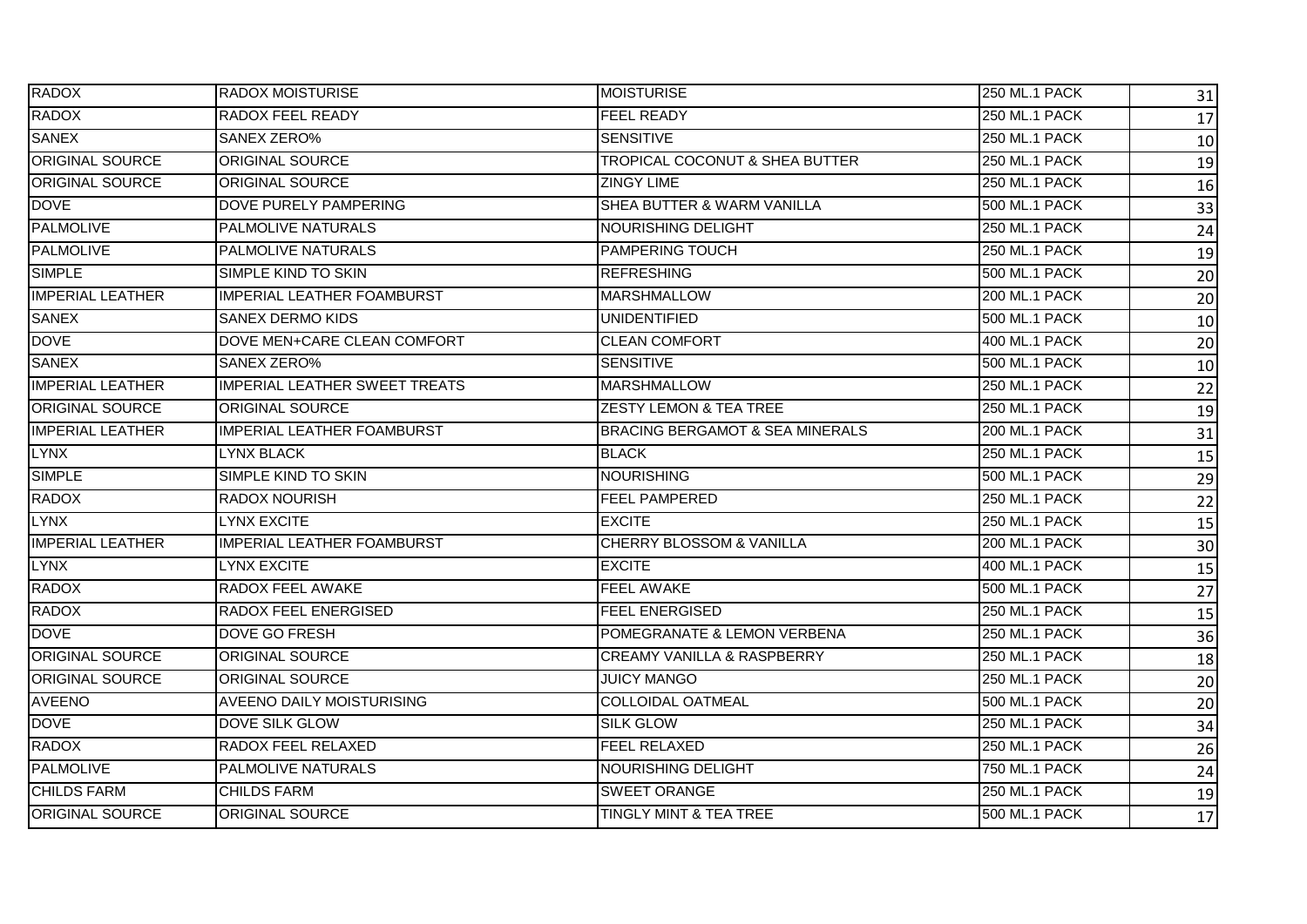| <b>IMPERIAL LEATHER</b> | <b>IMPERIAL LEATHER INFUSIONS</b>  | <b>INVIGORATING</b>                       | <b>250 ML.1 PACK</b> | 27              |
|-------------------------|------------------------------------|-------------------------------------------|----------------------|-----------------|
| <b>LYNX</b>             | <b>LYNX BLACK</b>                  | <b>BLACK</b>                              | 400 ML.1 PACK        | 15              |
| <b>IMPERIAL LEATHER</b> | IMPERIAL LEATHER FOAMBURST         | GOLDEN HONEY & ALMOND MILK                | 200 ML.1 PACK        | 29              |
| <b>CETAPHIL</b>         | <b>CETAPHIL</b>                    | <b>FRAGRANCE FREE</b>                     | 236 ML.1 PACK        | $\overline{9}$  |
| <b>BADEDAS</b>          | <b>BADEDAS</b>                     | <b>REVITALISING</b>                       | 200 ML.1 PACK        | 19              |
| <b>LYNX</b>             | <b>LYNX REFRESHED</b>              | REFRESHED-5 C                             | 250 ML.1 PACK        | 15              |
| <b>IMPERIAL LEATHER</b> | <b>IMPERIAL LEATHER FOAMBURST</b>  | SHEA BUTTER & ORANGE BLOSSOM              | <b>200 ML.1 PACK</b> | 25              |
| <b>DOVE</b>             | DOVE MEN+CARE CLEAN COMFORT        | <b>CLEAN COMFORT</b>                      | <b>250 ML.1 PACK</b> | 20              |
| <b>RADOX</b>            | RADOX                              | <b>MOISTURISE</b>                         | 500 ML.1 PACK        | 31              |
| <b>LYNX</b>             | <b>LYNX GOLD</b>                   | OUD WOOD & FRESH VANILLA SCENT            | 250 ML.1 PACK        | 15              |
| <b>PEARS</b>            | <b>PEARS PURE &amp; GENTLE</b>     | ORIGINAL                                  | <b>250 ML.1 PACK</b> | 20              |
| <b>DOVE</b>             | <b>DOVE</b>                        | <b>NOURISHING</b>                         | <b>250 ML.1 PACK</b> | 29              |
| ORIGINAL SOURCE         | ORIGINAL SOURCE                    | <b>SWEET RHUBARB &amp; RASPBERRY</b>      | <b>250 ML.1 PACK</b> | 25              |
| <b>IMPERIAL LEATHER</b> | <b>IMPERIAL LEATHER SIGNATURE</b>  | <b>INVIGORATING</b>                       | 500 ML.1 PACK        | 27              |
| <b>ORIGINAL SOURCE</b>  | <b>ORIGINAL SOURCE</b>             | FRESH WATER MINT & GUARANA                | <b>250 ML.1 PACK</b> | 24              |
| <b>LYNX</b>             | LYNX YOU                           | YOU                                       | <b>250 ML.1 PACK</b> | 14              |
| <b>LYNX</b>             | <b>LYNX GOLD</b>                   | <b>GOLD</b>                               | 400 ML.1 PACK        | 15              |
| <b>SIMPLE</b>           | <b>SIMPLE WATER BOOST</b>          | <b>MINERALS &amp; PLANT EXTRACT</b>       | 500 ML.1 PACK        | 17              |
| <b>SANEX</b>            | <b>SANEX ZERO%</b>                 | <b>DRY SKIN</b>                           | <b>250 ML.1 PACK</b> | 11              |
| <b>IMPERIAL LEATHER</b> | <b>IMPERIAL LEATHER FOAMBURST</b>  | <b>BLACKBERRY &amp; WILD FIG</b>          | <b>200 ML.1 PACK</b> | 27              |
| <b>LYNX</b>             | LYNX YOU                           | YOU                                       | 400 ML.1 PACK        | 14              |
| <b>ORIGINAL SOURCE</b>  | <b>ORIGINAL SOURCE</b>             | <b>TROPICAL COCONUT &amp; SHEA BUTTER</b> | <b>500 ML.1 PACK</b> | 17              |
| <b>LYNX</b>             | <b>LYNX ENERGISED</b>              | <b>ENERGISED</b>                          | <b>250 ML.1 PACK</b> | $\overline{17}$ |
| <b>SANEX</b>            | <b>SANEX ZERO% KIDS</b>            | ZERO%                                     | <b>500 ML.1 PACK</b> | 10              |
| <b>RADOX</b>            | RADOX FEEL UPLIFTED                | <b>FEEL UPLIFTED</b>                      | <b>500 ML.1 PACK</b> | 16              |
| <b>RADOX</b>            | RADOX FEEL DETOXED                 | <b>FEEL DETOXED</b>                       | <b>250 ML.1 PACK</b> | 16              |
| <b>PALMOLIVE</b>        | PALMOLIVE AROMA MOMENTS            | <b>SO LUMINOUS</b>                        | <b>250 ML.1 PACK</b> | 23              |
| <b>DOVE</b>             | DOVE DEEPLY NOURISHING             | <b>DEEPLY NOURISHING</b>                  | 720 ML.1 PACK        | 30              |
| <b>PALMOLIVE</b>        | PALMOLIVE NATURALS                 | <b>DELICATE CARE</b>                      | <b>250 ML.1 PACK</b> | 25              |
| <b>ORIGINAL SOURCE</b>  | <b>ORIGINAL SOURCE</b>             | <b>SWEET APPLE &amp; VANILLA MILK</b>     | <b>250 ML.1 PACK</b> | 21              |
| <b>IMPERIAL LEATHER</b> | <b>IMPERIAL LEATHER SPA ESCAPE</b> | ORANGE BLOSSOM & ARGAN OIL                | <b>250 ML.1 PACK</b> | 27              |
| <b>RADOX</b>            | RADOX 12H SCENT TOUCH              | FEEL LIVELY                               | 200 ML.1 PACK        | 26              |
| <b>PALMOLIVE</b>        | <b>PALMOLIVE GOURMET</b>           | <b>VANILLA PLEASURE</b>                   | <b>250 ML.1 PACK</b> | 26              |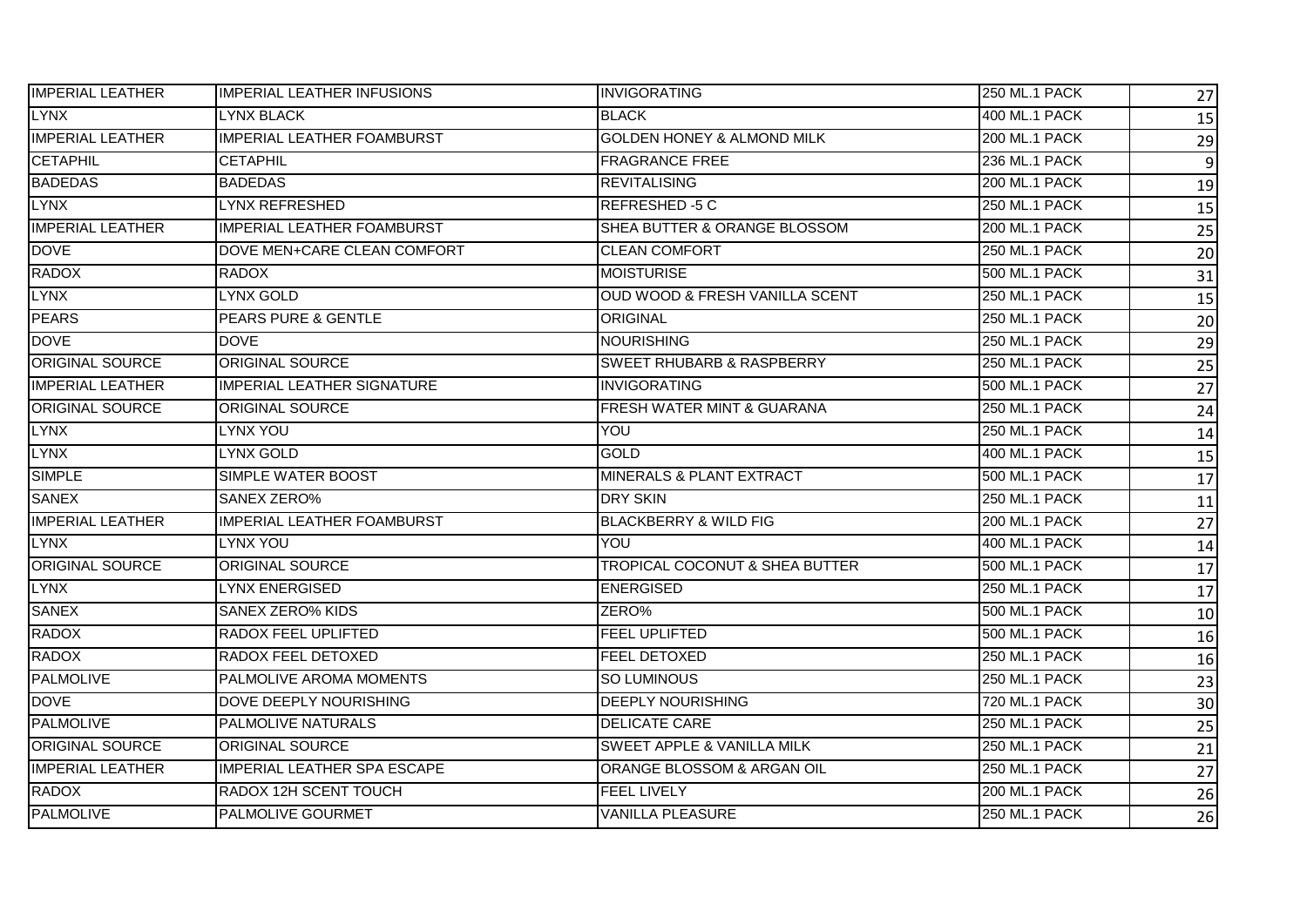| <b>CETAPHIL</b>         | <b>CETAPHIL</b>                       | <b>FRAGRANCE FREE</b>                 | 473 ML.1 PACK        | $\boldsymbol{9}$ |
|-------------------------|---------------------------------------|---------------------------------------|----------------------|------------------|
| <b>ORIGINAL SOURCE</b>  | <b>ORIGINAL SOURCE</b>                | <b>LIME &amp; COCONUT MILK</b>        | 250 ML.1 PACK        | 23               |
| <b>CHILDS FARM</b>      | <b>CHILDS FARM</b>                    | <b>BLACKBERRY &amp; ORGANIC APPLE</b> | 250 ML.1 PACK        | 20               |
| E45                     | E45                                   | <b>UNIDENTIFIED</b>                   | <b>200 ML.1 PACK</b> | 13               |
| ORIGINAL SOURCE         | ORIGINAL SOURCE                       | TINGLY MINT & TEA TREE                | 50 ML.1 PACK         | 15               |
| <b>LYNX</b>             | <b>LYNX DARK TEMPTATION</b>           | <b>DARK TEMPTATION</b>                | 250 ML.1 PACK        | 15               |
| <b>PALMOLIVE</b>        | PALMOLIVE AROMA MOMENTS               | <b>FEEL GLAMOROUS</b>                 | <b>250 ML.1 PACK</b> | 24               |
| <b>IMPERIAL LEATHER</b> | <b>IMPERIAL LEATHER INFUSIONS</b>     | NIGHT BLOOMING JASMINE & VANILLA      | <b>250 ML.1 PACK</b> | 22               |
| <b>IMPERIAL LEATHER</b> | <b>IMPERIAL LEATHER INFUSIONS</b>     | NIGHT BLOOMING JASMINE & VANILLA      | 500 ML.1 PACK        | 22               |
| <b>SIMPLE</b>           | SIMPLE KIND TO SKIN                   | <b>REFRESHING</b>                     | 250 ML.1 PACK        | 20               |
| <b>DOVE</b>             | DOVE MEN+CARE EXTRA FRESH             | <b>EXTRA FRESH</b>                    | 400 ML.1 PACK        | 20               |
| <b>ORIGINAL SOURCE</b>  | <b>ORIGINAL SOURCE</b>                | <b>MINT &amp; TEA TREE</b>            | 180 ML.1 PACK        | 19               |
| <b>DOVE</b>             | DOVE DEEPLY NOURISHING                | <b>DEEPLY NOURISHING</b>              | 55 ML.1 PACK         | 30               |
| <b>ORIGINAL SOURCE</b>  | <b>ORIGINAL SOURCE</b>                | <b>ORANGE</b>                         | 180 ML.1 PACK        | 16               |
| E45                     | E45                                   | <b>UNIDENTIFIED</b>                   | <b>250 ML.1 PACK</b> | 13               |
| <b>DOVE</b>             | DOVE GENTLE EXFOLIATING               | <b>EXFOLIATING</b>                    | <b>250 ML.1 PACK</b> | 33               |
| <b>PALMOLIVE</b>        | PALMOLIVE GOURMET                     | <b>STRAWBERRY TOUCH</b>               | 250 ML.1 PACK        | 32               |
| <b>PALMOLIVE</b>        | PALMOLIVE AROMA MOMENTS               | SO RELAXED                            | <b>250 ML.1 PACK</b> | 21               |
| <b>IMPERIAL LEATHER</b> | <b>IMPERIAL LEATHER FANTASY ICONS</b> | <b>MERMAZING</b>                      | <b>250 ML.1 PACK</b> | 27               |
| <b>RADOX</b>            | RADOX MEN FEEL SPORTY                 | <b>FEEL SPORTY</b>                    | <b>250 ML.1 PACK</b> | 19               |
| <b>ORIGINAL SOURCE</b>  | <b>ORIGINAL SOURCE</b>                | CHERRY & ALMOND MILK                  | <b>250 ML.1 PACK</b> | 23               |
| <b>IMPERIAL LEATHER</b> | <b>IMPERIAL LEATHER INFUSIONS</b>     | <b>CHERRY BLOSSOM &amp; PEONY</b>     | <b>250 ML.1 PACK</b> | 24               |
| <b>IMPERIAL LEATHER</b> | <b>IMPERIAL LEATHER FANTASY ICONS</b> | LET'S FLAMINGLE                       | <b>250 ML.1 PACK</b> | 24               |
| <b>IMPERIAL LEATHER</b> | <b>IMPERIAL LEATHER INFUSIONS</b>     | <b>SEA SAMPHIRE &amp; WATERMINT</b>   | 250 ML.1 PACK        | 26               |
| <b>DOVE</b>             | DOVE PURELY PAMPERING                 | COCONUT MILK & JASMINE PETALS         | 250 ML.1 PACK        | 38               |
| <b>ORIGINAL SOURCE</b>  | <b>ORIGINAL SOURCE</b>                | <b>ZESTY LEMON &amp; TEA TREE</b>     | <b>500 ML.1 PACK</b> | 22               |
| <b>IMPERIAL LEATHER</b> | <b>IMPERIAL LEATHER SWEET TREATS</b>  | <b>CHERRY BAKEWELL</b>                | <b>250 ML.1 PACK</b> | 28               |
| <b>IMPERIAL LEATHER</b> | <b>IMPERIAL LEATHER FANTASY ICONS</b> | <b>COSMIC UNICORN</b>                 | 250 ML.1 PACK        | 19               |
| <b>PALMOLIVE</b>        | PALMOLIVE GOURMET                     | <b>COCONUT JOY</b>                    | <b>250 ML.1 PACK</b> | 24               |
| <b>IMPERIAL LEATHER</b> | <b>IMPERIAL LEATHER INFUSIONS</b>     | SHEA BUTTER & MANUKA HONEY            | <b>250 ML.1 PACK</b> | 25               |
| <b>DOVE</b>             | DOVE SHOWER MOUSSE                    | <b>COCONUT OIL</b>                    | 200 ML.1 PACK        | 27               |
| <b>CHILDS FARM</b>      | <b>CHILDS FARM</b>                    | <b>SWEET ORANGE</b>                   | 500 ML.1 PACK        | 20               |
| <b>PALMOLIVE</b>        | <b>PALMOLIVE NATURALS</b>             | <b>MILD &amp; SENSITIVE</b>           | <b>250 ML.1 PACK</b> | 22               |